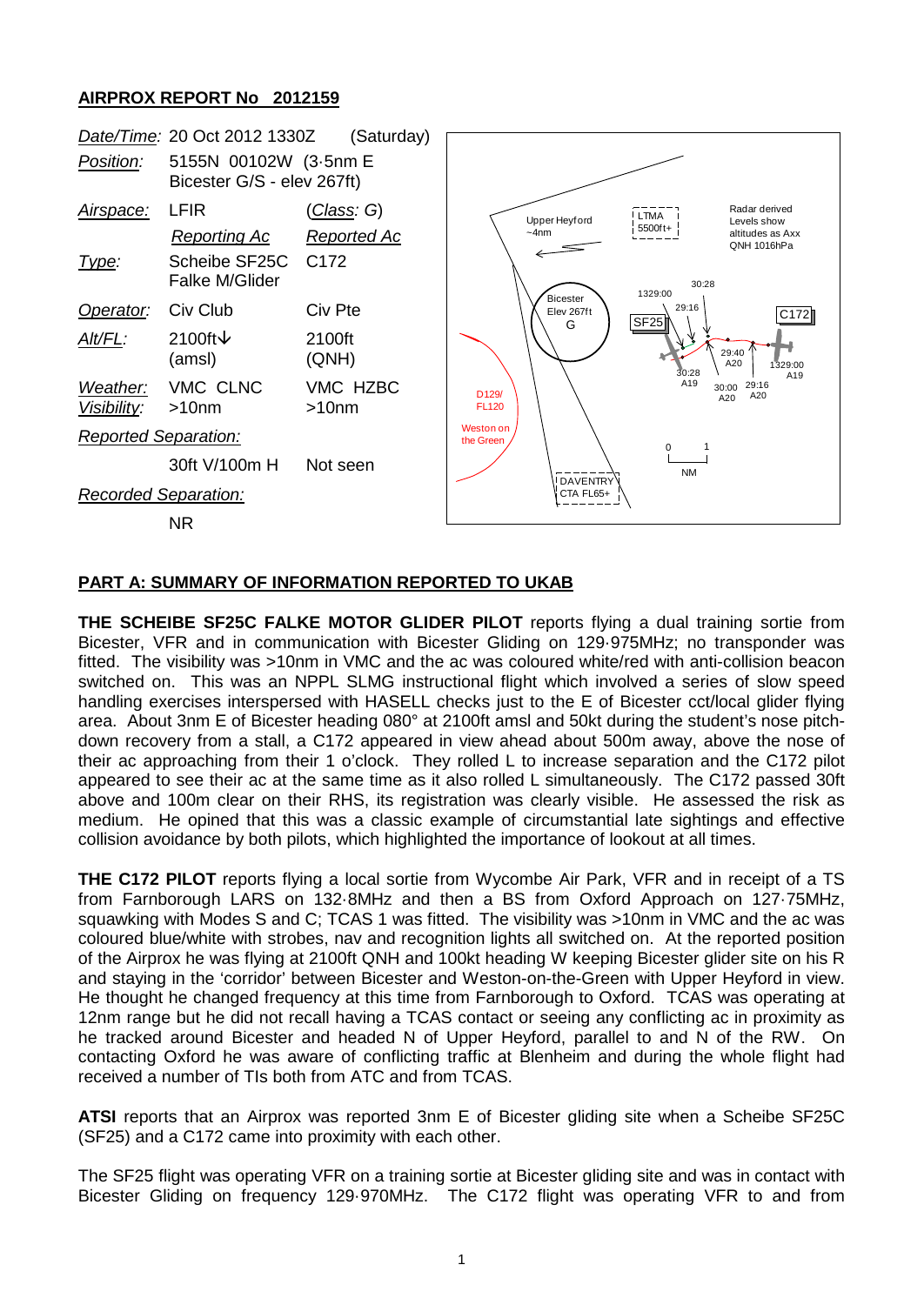Wycombe Air Park (Booker) and had been in receipt of a BS from Farnborough LARS N on frequency 132·8MHz before changing frequency to Oxford Approach and agreeing a BS from them on frequency 127·75MHz.

CAA ATSI had access to written reports from the pilots of the SF25 and the C172, recordings of Farnborough LARS N and Oxford Approach frequencies together with area radar recordings.

Oxford METARS were not available for the time of the incident - the Luton METARs were:

EGGW 201320Z VRB02KT 9999 FEW010 13/10 Q1017= and EGGW 201350Z VRB03KT 9999 FEW010 13/11 Q1017=

At 1312:00 Farnborough LARS N downgraded the service being provided to the C172 from a TS to a BS due to the C172 leaving solid radar coverage.

[UKAB Note (1): At 1329:00 a pop-up primary-only return appears, believed to be the SF25, 2·9nm to the ESE of Bicester gliding site (Figure 1). The C172 is seen 2·2nm to the E of the SF25 on a W'ly heading level at altitude 1900ft QNH 1016hPa having turned from a N'ly track. The SF25 remains on a track of 080° before fading from radar after the sweep at 1329:16 when 3·2nm ESE of Bicester with the C172, now indicating 2000ft, in its 1 o'clock range 1·5nm.]



At 1329:40 the C172 is 4·2nm to the E of Bicester gliding site, tracking W with Mode C indicating altitude 2000ft. The pilot of the C172 requested to change frequency to Oxford Approach on 127·750MHz. The Farnborough LARS N controller instructed the C172 pilot to squawk 7000 and approved the frequency change.

[UKAB Note (2): The C172 is seen to continue on its W'ly track until 1330:00 when it is seen to turn onto a SW'ly 3·5nm E of Bicester, approximately the reported Airprox position. This alteration of track by the C172 may be the turn observed by the SF25 pilot whilst he turned L to increase separation; the C172 pilot did not see the SF25. At 1330:28, when the C172 is 2·9nm E of Bicester squawking 7000 at altitude 1900ft, a pop-up primary return appears 0·8nm NE of it which may be the SF25, the ac having passed during its radar fade period.]

Between 1330:28 and 1332:55 the C172 tracks W at 1900ft, passing 0·7nm to the S of Bicester gliding site. The radar recordings do not show any other traffic in proximity to the C172 during this time.

At 1332:55 the C172 is 0·8nm WSW of Bicester gliding site at 1900ft and at 1333:10 the C172 flight contacted Oxford Approach.

The Airprox took place in Class G uncontrolled airspace where regardless of the service being provided pilots are ultimately responsible for their own collision avoidance.